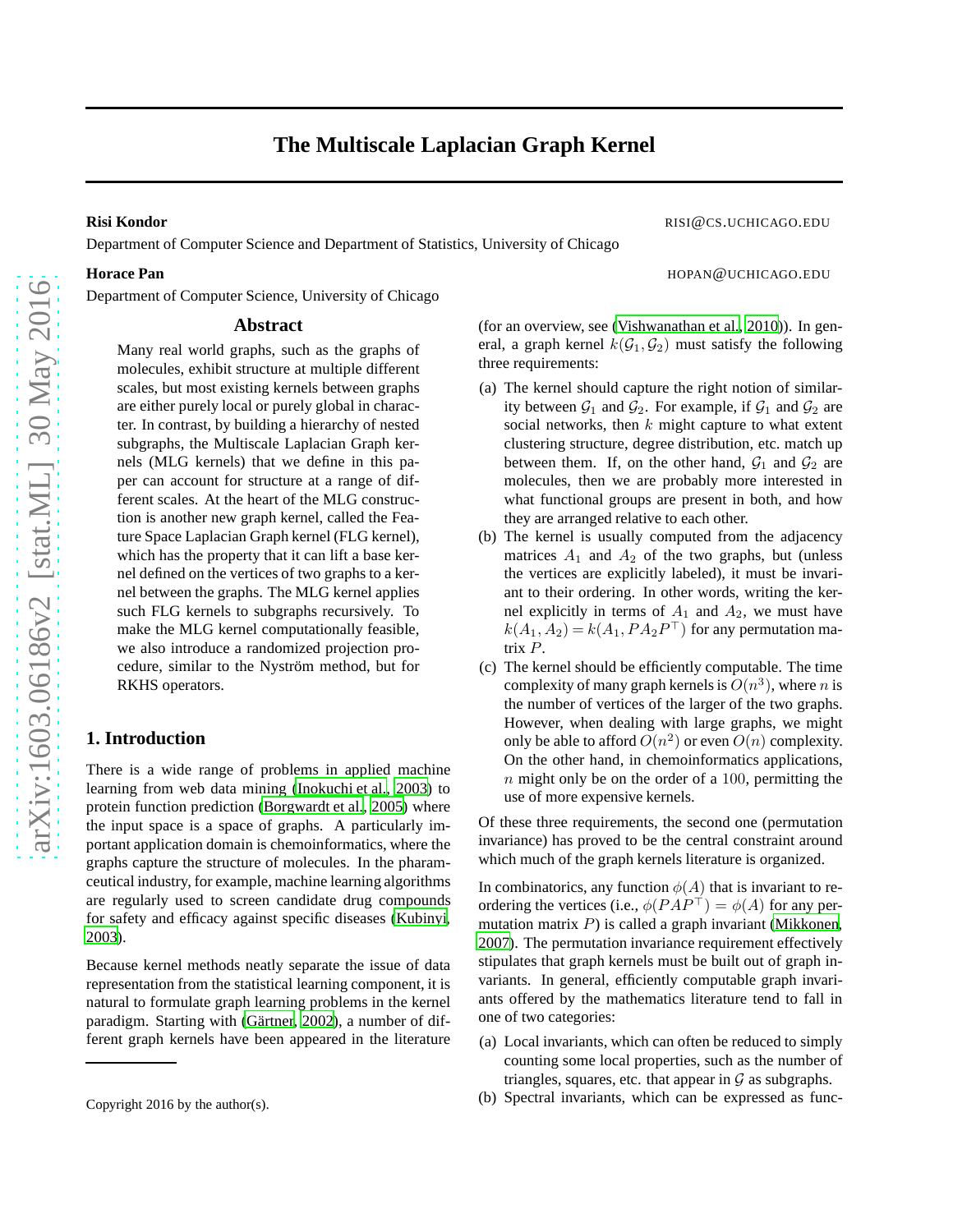tions of the eigenvalues of the adjacency matrix or the graph Laplacian.

Correspondingly, while different graph kernels are motivated in very different ways from random walks (Gärtner, [2002\)](#page-8-3) through shortest paths [\(Borgwardt & Kriegel](#page-8-6), [2005;](#page-8-6) [Feragen et al.](#page-8-7), [2013\)](#page-8-7) to Fourier transforms on the symmetric group [\(Kondor & Borgwardt, 2008\)](#page-8-8), ultimately most graph kernels also reduce to computing a function of the two graphs that is either purely local or purely spectral. For example all kernels based on the "subgraph counting" idea (e.g., [\(Shervashidze et al., 2009\)](#page-8-9)) are local. On the other hand, most of the random walk based kernels are reducable to a spectral form involving the eigenvalues of either the two graphs individually, or their Kronecker product [\(Vishwanathan et al., 2010\)](#page-8-4) and therefore are really only sensitive to the large scale structure of graphs.

In practice, it would be desirable to have a kernel that is inbetween these two extremes, in the sense that it can take structure into account at *multiple different scales*. A kernel between molecules, for example, must be sensitive to the overall large-scale shape of the graphs (whether they are more like a chain, a ring, a chain that branches, etc.), but also to what smaller structures (e.g., functional groups) are present in the graphs, and how they are related to the global structure (e.g., whether a particular functional group is towards the middle or one of the ends of the chain).

For the most part, such a multiscale graph kernel has been missing from the literature. One notable exception is the Weisfeiler–Lehman kernel [\(Shervashidze et al.](#page-8-10), [2011\)](#page-8-10), which uses a combination of message passing and hashing to build summaries of the local neighborhood vertices at different scales. However, in practice, the message passing step is usually only iterated a relatively small number of times, so the Weisfeiler–Lehman kernel is still mostly local. Moreover, the hashing step is somewhat ad-hoc and does not give rise to well behaved, local summaries: perturbing the edges by a small amount leads to completely different hash features.

In this paper we present a new graph kernel, the Multiscale Laplacian Graph Kernel (MLG kernel), which, we believe, is the first kernel in the literature that can truly compare structure in graphs simultaneously at multiple different scales. We begin by defining a simpler graph kernel, called the Feature Space Laplacian Graph Kernel (FLG kernel) that only operates at a single scale (Section [2\)](#page-1-0). The FLG kernel combines two sources of information: a partial labeling of the nodes in terms of vertex features, and topological information about the graph supplied by its Laplacian. An important property of the the FLG kernel is that it can work with vertex labels provided implicitly, in terms of a "base kernel" on the vertices. Crucially, this makes it possible to apply the FLG kernel recursively.

The Multiscale Laplacian Graph Kernel (MLG kernel), which is the central object of the paper and is defined in Section [3,](#page-4-0) uses exactly this recursive property of the FLG kernel to build a hierarchy of subgraph kernels that are not only sensitive to the topological relationships between individual vertices, but also between subgraphs of increasing sizes. Each kernel is defined in terms of the preceding kernel in the hierarchy.

Efficient computability is a major concern in our paper, and recursively defined kernels, especially on combinatorial data structures, can be very expensive. Therefore, in Section [4](#page-5-0) we describe a strategy based on a combination of linearizing each level of the kernel (relative to a given dataset) and a randomized low rank projection, that reduces every stage of the kernel computation to simple operations involving small matrices, leading to a very fast algorithm. Finally, section [5](#page-7-0) presents experimental comparisons of our kernel with competing methods.

## <span id="page-1-0"></span>**2. Laplacian Graph Kernels**

Let  $G$  be a weighted undirected graph with vertex set  $V =$  $\{v_1, \ldots, v_n\}$  and edge set E. Recall that the graph Laplacian of  $G$  is an  $n \times n$  matrix  $L^G$ , with

$$
L_{i,j}^{\mathcal{G}} = \begin{cases} -w_{i,j} & \text{if } \{v_i, v_j\} \in E\\ \sum_{j} \{v_i, v_j\} \in E \; w_{i,j} & \text{if } i = j\\ 0 & \text{otherwise,} \end{cases}
$$

where  $w_{i,j}$  is the weight of edge  $\{v_i, v_j\}$ . The graph Laplacian is positive semi-definite, and in terms of the adjacency matrix  $\vec{A}$  and the weighted degree matrix  $\vec{D}$ , it can be expressed as  $L = D - A$ .

Spectral graph theory tells us that the low eigenvalue eigenvectors of  $L^{\mathcal{G}}$  (the "low frequency modes") are informative about the overall shape of  $G$ . One way of seeing this is to note that for any vector  $\mathbf{z} \in \mathbb{R}^n$ 

$$
\mathbf{z}^\top L^{\mathcal{G}} \mathbf{z} = \sum_{\{i,j\} \in E} w_{i,j} (z_i - z_j)^2,
$$

so the low eigenvalue eigenvectors are the smoothest functions on  $G$ , in the sense that they vary the least between adjacent vertices. An alternative interpretation emerges if we use  $\mathcal G$  to construct a Gaussian graphical model (Markov Random Field or MRF) over *n* variables  $x_1, \ldots, x_n$  with clique potentials  $\phi(x_i, x_j) = e^{-w_{i,j}(x_i-x_j)^2/2}$  for each edge and  $\psi(x_i) = e^{-\eta x_i^2/2}$  for each vertex. The joint distribution of  $\mathbf{x} = (x_1, \dots, x_n)^\top$  is then

<span id="page-1-1"></span>
$$
p(\mathbf{x}) \propto \Big( \prod_{\{v_i, v_j\} \in E} e^{-w_{i,j}(x_i - x_j)^2/2} \Big) \Big( \prod_{v_i \in V} e^{-\eta x_i^2/2} \Big) =
$$

$$
e^{-\mathbf{x}^\top (L + \eta I) \mathbf{x}/2}, \quad (1)
$$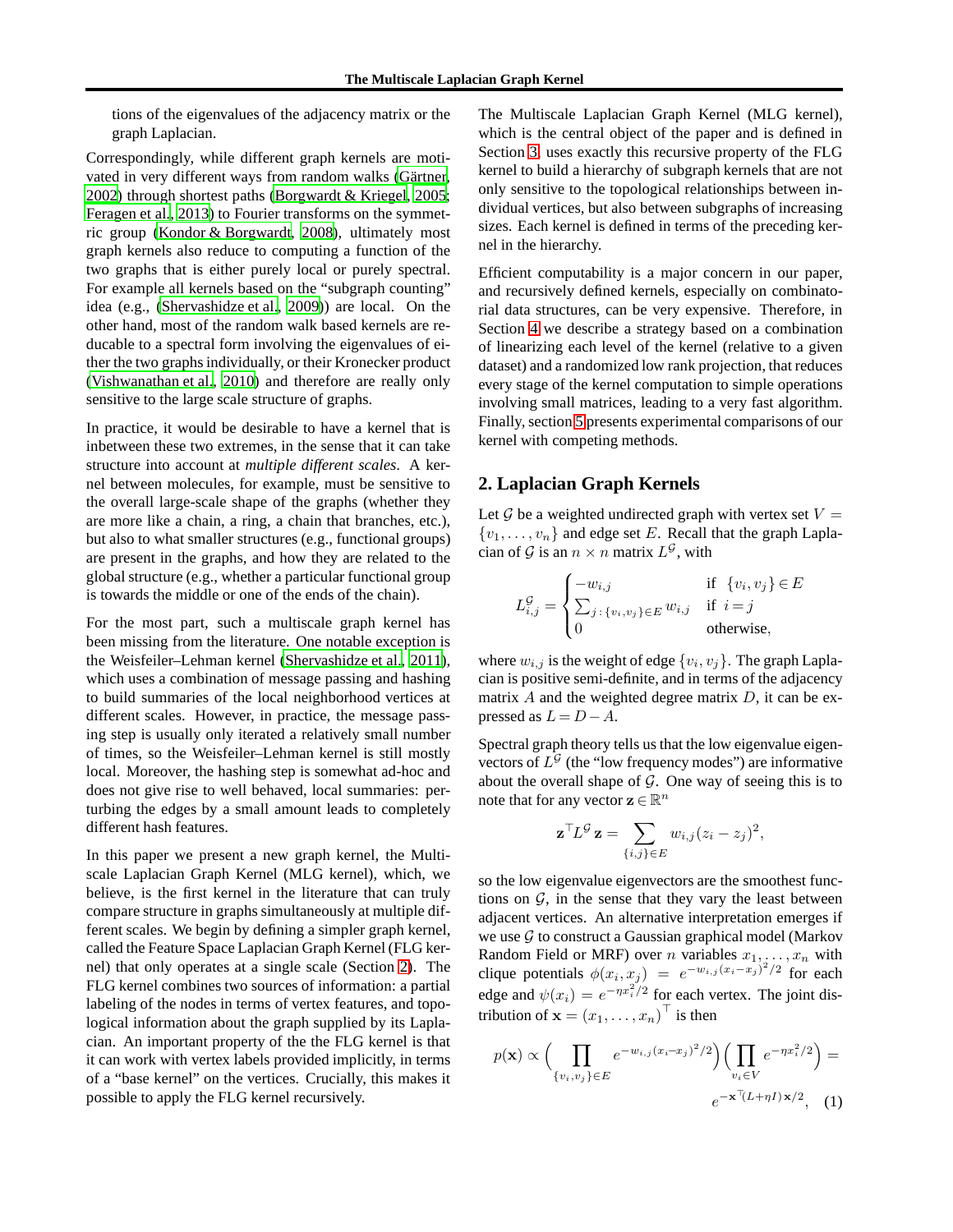showing that the covariance matrix of **x** is  $(L^{\mathcal{G}} + \eta I)^{-1}$ . Note that the  $\psi$  factors were only added to ensure that the distribution is normalizable, and  $\eta$  is typically just a small constant "regularizer":  $L^{\mathcal{G}}$  actually has a zero eigenvalue eigenvector (namely the constant vector  $n^{-1/2}(1, 1, \ldots, 1)$ <sup>T</sup>), so without adding  $\eta I$  we would not be able to invert it. In the following we will call  $L^{\mathcal{G}} + \eta I$ the regularized Laplacian, and denote it simply by L.

Both the above views suggest that if we want define a kernel between graphs that is sensitive to their overall shape, comparing the low eigenvalue eigenvectors of their Laplacians is a good place to start. Following the MRF route, given two graphs  $G_1$  and  $G_2$  of n vertices, we can define the kernel between them to be a kernel between the corresponding distributions  $p_1 = \mathcal{N}(0, L_1^{-1})$  and  $p_2 =$  $\mathcal{N}(0, L_2^{-1})$ . Specifically, we use the Bhattacharyya kernel

<span id="page-2-0"></span>
$$
k(p_1, p_2) = \int \sqrt{p_1(x)} \sqrt{p_2(x)} \, dx,\tag{2}
$$

.

because for Gaussian distributions it can be computed in closed form [\(Jebara & Kondor, 2003\)](#page-8-11), giving

$$
k(p_1, p_2) = \frac{\left| \left( \frac{1}{2} L_1 + \frac{1}{2} L_2 \right)^{-1} \right|^{1/2}}{\left| L_1^{-1} \right|^{1/4} \left| L_2^{-1} \right|^{1/4}}
$$

If some of the eigenvalues of  $L_1^{-1}$  or  $L_2^{-1}$  are zero or very close to zero, along certain directions in space the two distributions in [\(2\)](#page-2-0) become very flat, leading to vanishingly small kernel values (unless the "flat" directions of the two Gaussians are perfectly aligned). To remedy this problem, similarly to [\(Kondor & Jebara, 2003\)](#page-8-12), we "soften" (or regularize) the kernel by adding some small constant  $\gamma$  times the identity to  $L_1^{-1}$  and  $L_2^{-1}$ . This leads to what we call the Laplacian Graph Kernel.

**Definition 1.** Let  $\mathcal{G}_1$  and  $\mathcal{G}_2$  be two graphs of n vertices *with (regularized) Laplacians*  $L_1$  *and*  $L_2$ *, respectively. We define the Laplacian graph kernel (LG kernel) with parameter*  $\gamma$  *between*  $\mathcal{G}_1$  *and*  $\mathcal{G}_2$  *as* 

<span id="page-2-2"></span>
$$
k_{LG}(\mathcal{G}_1, \mathcal{G}_2) = \frac{\left| \left( \frac{1}{2} S_1^{-1} + \frac{1}{2} S_2^{-1} \right)^{-1} \right|^{1/2}}{|S_1|^{1/4} |S_2|^{1/4}}, \quad (3)
$$

*where*  $S_1 = L_1^{-1} + \gamma I$  *and*  $S_2 = L_2^{-1} + \gamma I$ *.* 

By virtue of [\(2\)](#page-2-0), the LG kernel is guaranteed to be positive semi-definite, and because the value of the overlap integral [\(2\)](#page-2-0) is largely determined by the extent to which the subspaces spanned by the largest eigenvalue eigenvectors of  $L_1^{-1}$  and  $L_2^{-1}$  are aligned, it effectively captures similarity between the overall shapes of  $\mathcal{G}_1$  and  $\mathcal{G}_2$ . However, the LG kernel does suffer from three major limitations:

1. It assumes that both graphs have exactly the same number of vertices.

- 2. It is only sensitive to the overall structure of the two graphs, and not to how the two graphs compare at more local scales.
- 3. It is not invariant to permuting the vertices.

Our goal for the rest of this paper is to overcome each of these limitations, while retaining the LG kernel's attractive spectral interpretation.

## **2.1. Feature space LG kernel**

In the probabilistic view of the LG kernel, every graph generates random vectors  $\mathbf{x} = (x_1, \dots, x_n)^\top$  according to [\(1\)](#page-1-1), and the kernel between two graphs is determined by comparing the corresponding distributions. The invariance problem arises because the ordering of the variables  $x_1, \ldots, x_n$  is arbitrary: even if  $\mathcal{G}_1$  and  $\mathcal{G}_2$  are topologically the same,  $k_{LG}(\mathcal{G}_1, \mathcal{G}_2)$  might be low if their vertices happen to be numbered differently.

One of the central ideas of this paper is to address this issue by transforming from the "vertex space variables"  $x_1, \ldots, x_n$  to "feature space variables"  $y_1, \ldots, y_m$ , where  $y_i = \sum_j t_{i,j}(x_j)$ , and each  $t_{i,j}$  only depends on j through local and reordering invariant properties of vertex  $v_j$ . If we then compute an analogous kernel to the LG kernel, but now between the distributions of the y's rather than the x's, the resulting kernel will be permutation invariant.

In the simplest case, each  $t_{i,j}$  is linear, i.e.,  $t_{i,j}(x_j)$  =  $\phi_i(v_i) \cdot x_i$ , where  $(\phi_1, \ldots, \phi_m)$  is a collection of m local (and permutation invariant) vertex features. For example,  $\phi_i(v_j)$  may be the degree of vertex  $v_j$ , or the value of  $h^{\beta}(v_j, v_j)$ , where h is the diffusion kernel on  $\mathcal G$  with length scale parameter  $\beta$  (c.f., [\(Alexa et al., 2009\)](#page-8-13)). In the chemoinformatics setting, the  $\phi_i$ 's might be some way of encoding what type of atom is located at vertex  $v_i$ .

The linear transform of a multivariate normal random variable is multivariate normal. In particular, in our case, letting  $U = (\phi_i(v_j))_{i,j}$ , we have  $\mathbb{E}(\mathbf{y}) = 0$  and  $Cov(\mathbf{y}, \mathbf{y}) =$  $U \text{Cov}(\mathbf{x}, \mathbf{x}) U^{\top} = U L^{-1} U^{\top}$ , leading to the following kernel, which is the workhorse of the present paper.

<span id="page-2-3"></span>**Definition 2.** Let  $\mathcal{G}_1$  and  $\mathcal{G}_2$  be two graphs with regularized *Laplacians*  $L_1$  *and*  $L_2$ *, respectively,*  $\gamma \geq 0$  *a parameter, and*  $(\phi_1, \ldots, \phi_m)$  *a collection of m local vertex features. Define the corresponding feature mapping matrices*

$$
[U_1]_{i,j} = \phi_i(v_j) \qquad [U_2]_{i,j} = \phi_i(v'_j)
$$

(where  $v_j$  *is the j'th vertex of*  $\mathcal{G}_1$  *and*  $v'_j$  *is the j'th vertex of* G2*). The corresponding Feature space Laplacian graph kernel (FLG kernel) is*

<span id="page-2-1"></span>
$$
k_{FLG}(\mathcal{G}_1, \mathcal{G}_2) = \frac{\left| \left( \frac{1}{2} S_1^{-1} + \frac{1}{2} S_2^{-1} \right)^{-1} \right|^{1/2}}{|S_1|^{1/4} |S_2|^{1/4}}, \qquad (4)
$$

*where*  $S_1 = U_1 L_1^{-1} U_1^{\top} + \gamma I$  *and*  $S_2 = U_2 L_2^{-1} U_2^{\top} + \gamma I$ .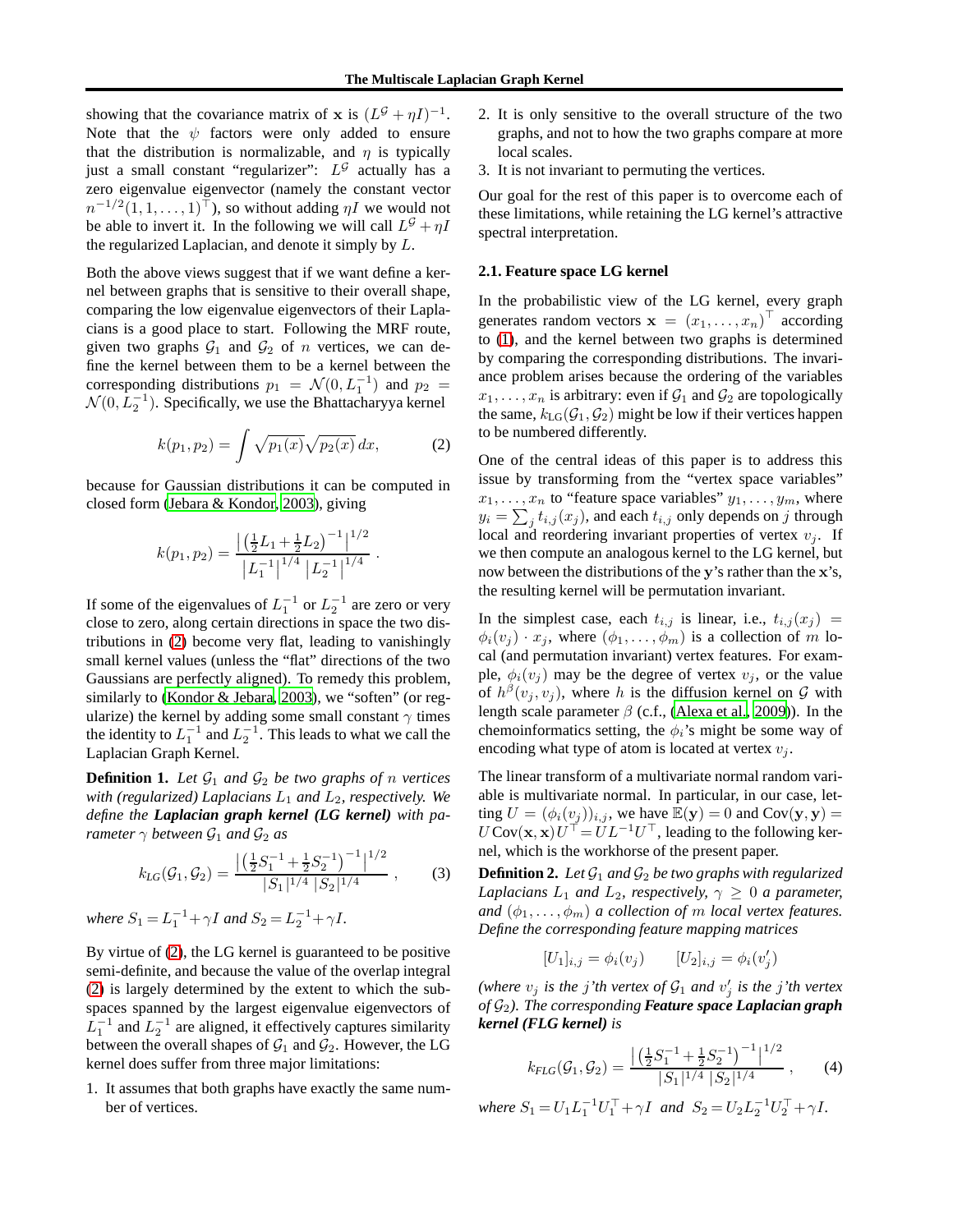Since the  $\phi_1, \ldots, \phi_m$  vertex features, by definition, are local and invariant to vertex renumbering, the FLG kernel is permutation invariant. Moreover, because the distributions  $p_1$  and  $p_2$  now live in the space of features rather than the space defined by the vertices, there is no problem with applying the kernel to two graphs with different numbers of vertices.

Similarly to the LG kernel, the FLG kernel also captures information about the global shape of graphs. However, whereas, intuitively, the former encodes information such as " $G$  is an elongated graph with vertex number i towards one and and vertex number  $j$  at the other", the FLG kernel can capture information more like " $\mathcal G$  is elongated with low degree vertices at one end and high degree vertices at the other". The major remaining shortcoming of the FLG kernel is that it cannot take into account structure at multiple different scales.

## **2.2. The "kernelized" LG kernel**

The key to boosting  $k_{\text{FLG}}$  to a multiscale kernel is that it itself can be "kernelized", i.e., it can be computed from just the inner products between the feature vectors of the vertices (which we call the base kernel) without having to know the actual  $\phi_i(v_i)$  features values.

**Definition 3.** *Given a collection*  $\boldsymbol{\phi} = (\phi_1, \dots, \phi_m)^\top$  *of local vertex features, we define the corresponding base kernel* κ *between two vertices* v *and* v ′ *as the dot product of their feature vectors:*  $\kappa(v, v') = \phi(v) \cdot \phi(v')$ .

Note that in this definition  $v$  and  $v'$  may be two vertices of the same graph, or of two different graphs. We first show that, similarly to the Representer Theorem for other kernel methods (Schölkopf  $&$  Smola, [2002](#page-8-14)), to compute  $k_{\text{FLG}}(\mathcal{G}_1, \mathcal{G}_2)$  one only needs to consider the subspace of  $\mathbb{R}^m$  spanned by the feature vectors of their vertices.

<span id="page-3-2"></span>**Proposition 1.** Let  $\mathcal{G}_1$  and  $\mathcal{G}_2$  be two graphs with vertex *sets*  $V_1 = \{v_1 \dots v_{n_1}\}$  *and*  $V_2 = \{v'_1 \dots v'_{n_2}\}$ *, and let*  $\{\xi_1,\ldots,\xi_p\}$  *be an orthonormal basis for the subspace* 

$$
W = \text{span} \{ \phi(v_1), \dots, \phi(v_{n_1}), \phi(v'_1), \dots, \phi(v'_{n_2}) \}.
$$

*Then, [\(4\)](#page-2-1) can be rewritten as*

<span id="page-3-1"></span>
$$
k_{FLG}(\mathcal{G}_1, \mathcal{G}_2) = \frac{\left| \left( \frac{1}{2} \overline{S}_1^{-1} + \frac{1}{2} \overline{S}_2^{-1} \right)^{-1} \right|^{1/2}}{|\overline{S}_1|^{1/4} |\overline{S}_2|^{1/4}},
$$
(5)

 $where \; [\underline{S}_1]_{i,j} \equiv \xi_i^{\top} S_1 \xi_j \; and \; [S_2]_{i,j} = \xi_i^{\top} S_2 \xi_j$ . In other *words,*  $S_1$  *and*  $S_2$  *are the projections of*  $S_1$  *and*  $S_2$  *to*  $W$ *.* 

*Proof.* The proposition hinges on the fact that [\(4\)](#page-2-1) is invariant to rotation. In particular, if we extend  $\{\xi_1, \ldots, \xi_p\}$  to an orthonormal basis  $\{\xi_1, \ldots, \xi_m\}$  for the whole of  $\mathbb{R}^m$ , let  $O = [\xi_1, \dots, \xi_m]$  (the change of basis matrix) and set  $\tilde{S}_1 = O^{\top}S_1O$ , and  $\tilde{S}_2 = O^{\top}S_2O$ , then [\(4\)](#page-2-1) can equivalently be written as

<span id="page-3-0"></span>
$$
k_{\rm FLG}(\mathcal{G}_1, \mathcal{G}_2) = \frac{\left| \left( \frac{1}{2} \tilde{S}_1^{-1} + \frac{1}{2} \tilde{S}_2^{-1} \right)^{-1} \right|^{1/2}}{|\tilde{S}_1|^{1/4} |\tilde{S}_2|^{1/4}} . \tag{6}
$$

However, in the  $\{\xi_1, \dots, \xi_m\}$  basis  $\tilde{S}_1$  and  $\tilde{S}_2$  take on a special form. Writing  $S_1$  in the outer product form

$$
S_1 = \sum_{a,b=1}^{n_1} \phi(v_a) [L_1^{-1}]_{a,b} \phi(v_b)^\top + \gamma I
$$

and considering that for  $i > p$ ,  $\langle \phi(v_a), \xi_i \rangle = 0$  shows that  $\tilde{S}_1$  splits into a direct sum  $\tilde{S}_1 = \overline{S}_1 \oplus \widehat{S}_1$  of two matrices: a  $p \times p$  matrix  $\overline{S}_1$  whose  $(i, j)$  entry is

<span id="page-3-4"></span>
$$
\xi_i^{\top} S_1 \xi_j = \sum_{a,b=1}^{n_1} \langle \xi_i, \phi(v_{1,a}) \rangle \left[ L_1^{-1} \right]_{a,b} \langle \phi(v_{1,b}), \xi_j \rangle + \gamma \delta_{i,j},\tag{7}
$$

where  $\delta_{i,j}$  is the Kronecker delta; and an  $(n-p) \times (n-p)$ dimensional matrix  $\hat{S}_1 = \gamma I_{n-p}$  (where  $I_{n-p}$  denotes the  $n - p$  dimensional identity matrix). Naturally,  $\tilde{S}_2$  decomposes into  $\overline{S}_2 \oplus \widehat{S}_2$  in an analogous way.

Recall that for any pair of square matrices  $M_1$  and  $M_2$ ,  $|M_1 \oplus M_2| = |M_1| \cdot |M_2|$  and  $(M_1 \oplus M_2)^{-1} = M_1^{-1} \oplus M_2$  $M_2^{-1}$ . Applying this to [\(6\)](#page-3-0) then gives

$$
k_{\text{FLG}}(\mathcal{G}_1, \mathcal{G}_2) = \frac{\left| \left( \left( \frac{1}{2} \overline{S}_1^{-1} + \frac{1}{2} \overline{S}_2^{-1} \right) \oplus \gamma^{-1} I_{n-p} \right)^{-1} \right|^{1/2}}{\left| \overline{S}_1 \oplus \gamma I_{n-k} \right|^{1/4} \left| \overline{S}_2 \oplus \gamma I_{n-k} \right|^{1/4}} = \frac{\left| \left( \frac{1}{2} \overline{S}_1^{-1} + \frac{1}{2} \overline{S}_2^{-1} \right)^{-1} \oplus \gamma I_{n-p} \right|^{1/2}}{\left| \overline{S}_1 \oplus \gamma I_{n-k} \right|^{1/4} \left| \overline{S}_2 \oplus \gamma I_{n-k} \right|^{1/4}} = \frac{\gamma^{(n-p)/2}}{\gamma^{(n-p)/4} \gamma^{(n-p)/4}} \frac{\left| \left( \frac{1}{2} \overline{S}_1^{-1} + \frac{1}{2} \overline{S}_2^{-1} \right)^{-1} \right|^{1/2}}{\left| \overline{S}_1 \right|^{1/4} \left| \overline{S}_2 \right|^{1/4}}.
$$

Similarly to kernel PCA [\(Mika et al., 1999](#page-8-15)) or the Bhattacharyya kernel, the easiest way to get a basis for  $W$  as required by [\(5\)](#page-3-1) is to compute the eigendecomposition of the joint Gram matrix of the vertices of the two graphs.

<span id="page-3-5"></span>**Proposition 2.** Let  $\mathcal{G}_1$  and  $\mathcal{G}$  be as in Proposition [1,](#page-3-2)  $\overline{V}$  =  ${\{\overline{v}_1,\ldots,\overline{v}_{n_1+n_2}\}}$  *be the union of their vertex sets (where it is assumed that the first*  $n_1$  *vertices are*  $\{v_1, \ldots, v_{n_1}\}$  *and* the second  $n_2$  vertices are  $\{v'_1, \ldots, v'_{n_2}\}$ , and define the *joint Gram matrix*  $K \in \mathbb{R}^{(n_1+n_2)\times(n_1+n_2)}$  *as* 

$$
K_{i,j} = \kappa(\overline{v}_i, \overline{v}_j) = \boldsymbol{\phi}(\overline{v}_i)^\top \boldsymbol{\phi}(\overline{v}_j).
$$

Let  $u_1, \ldots, u_p$  be (a maximal orthonormal set of) the *non-zero eigenvalue eigenvectors of* K *with corresponding eigenvalues*  $\lambda_1, \ldots, \lambda_p$ *. Then the vectors* 

<span id="page-3-3"></span>
$$
\xi_i = \frac{1}{\sqrt{\lambda_i}} \sum_{\ell=1}^{n_1+n_2} [\boldsymbol{u}_i]_\ell \phi(\overline{v}_\ell)
$$
 (8)

*form an orthonormal basis for* W*. Moreover, defining* Q =  $[\lambda_1^{1/2} \mathbf{u}_1, \ldots, \lambda_p^{1/2} \mathbf{u}_p] \in \mathbb{R}^{p \times p}$  and setting  $Q_1 = Q_{1:n_1, p}$ .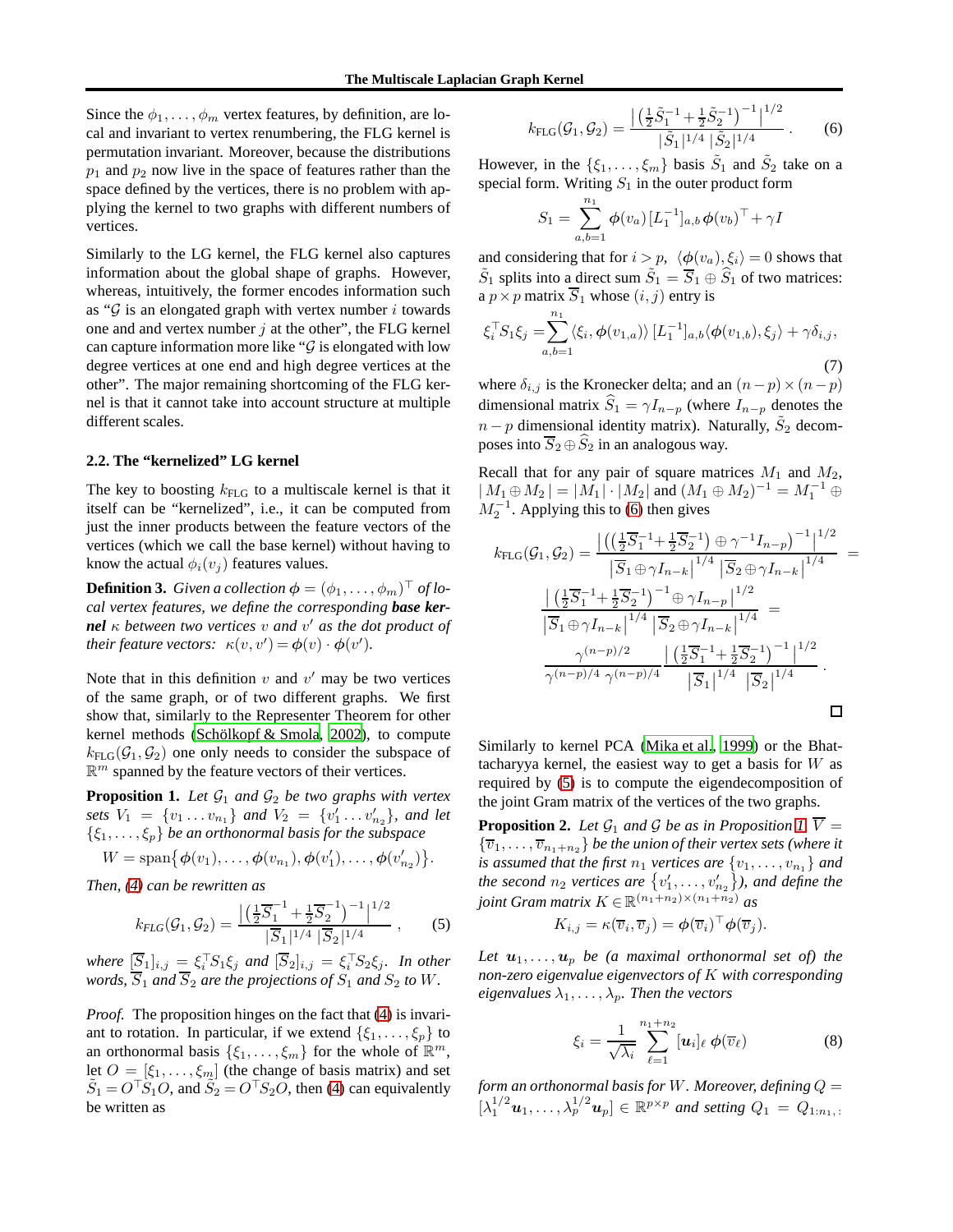and  $Q_2 = Q_{n_1+1:n_2,1}$  *(the first*  $n_1$  *and remaining*  $n_2$  *rows of* Q, respectively), the matrices  $\overline{S}_1$  and  $\overline{S}_2$  appearing in *[\(5\)](#page-3-1) can be computed as*

$$
\overline{S}_1 = Q_1^\top L_1^{-1} Q_1 + \gamma I, \quad \overline{S}_2 = Q_2^\top L_2^{-1} Q_2 + \gamma I. \tag{9}
$$

*Proof.* For  $i \neq j$ ,

$$
\xi_i^{\top} \xi_j = \frac{1}{\sqrt{\lambda_i \lambda_j}} \sum_{k=1}^{n_1+n_2} \sum_{\ell=1}^{n_1+n_2} [\boldsymbol{u}_i]_k \underbrace{\boldsymbol{\phi}(\overline{v}_k)^{\top} \boldsymbol{\phi}(\overline{v}_\ell)}_{\kappa(\overline{v}_k, \overline{v}_\ell)} [\boldsymbol{u}_j]_\ell =
$$
  

$$
(\lambda_i \lambda_j)^{-1/2} \boldsymbol{u}_i^{\top} K \boldsymbol{u}_j = (\lambda_j/\lambda_i)^{1/2} \boldsymbol{u}_i^{\top} \boldsymbol{u}_j = 0,
$$

while for  $i = j$ ,  $\xi_i^{\top} \xi_j = \lambda_i^{-1} \boldsymbol{u}_i^{\top} K \boldsymbol{u}_i = \boldsymbol{u}_i^{\top} \boldsymbol{u}_i = 1$ , showing that  $\{\xi_1, \ldots, \xi_p\}$  is an orthonormal set. At the same time,  $p = \text{rank}(K) = \dim(W)$  and  $\xi_1, \dots, \xi_p \in W$ , proving that  $\{\xi_1, \ldots, \xi_p\}$  is an orthonormal basis for W.

To derive the form of  $\overline{S}_1$ , simply plug [\(8\)](#page-3-3) into [\(7\)](#page-3-4):

$$
\xi_i^{\top} S_1 \xi_j = \frac{1}{\sqrt{\lambda_i \lambda_j}} \sum_{k=1}^{n_1} \sum_{\ell=1}^n \sum_{a,b=1}^n [u_i]_k \underbrace{\phi(\overline{v}_k)^{\top} \phi(\overline{v}_a)}_{\kappa(\overline{v}_k, \overline{v}_a)} \cdot [L_1^{-1}]_{a,b} \underbrace{\phi(\overline{v}_b)^{\top} \phi(\overline{v}_\ell)}_{\kappa(\overline{v}_b, \overline{v}_\ell)} [u_j]_l + \gamma \delta_{i,j} =
$$

$$
(\lambda_i \lambda_j)^{-1/2} u_i^{\top} K L^{-1} K u_j + \gamma \delta_{i,j} =
$$

$$
(\lambda_i \lambda_j)^{1/2} u_i^{\top} L^{-1} u_j + \gamma \delta_{i,j},
$$

and similarly for  $S_2$ .

As in other kernel methods, the significance of Propositions [1](#page-3-2) and [2](#page-3-5) is not just that they show show how  $k_{\text{FLG}}(\mathcal{G}_1, \mathcal{G}_2)$ can be efficiently computed when  $\phi$  is very high dimensional, but that they also make it clear that the FLG kernel can really be induced from any base kernel, regardless of whether it corresponds to actual finite dimensional feature vectors or not. For completeness, we close this section with this generalized definition of the FLG kernel.

<span id="page-4-3"></span>**Definition 4.** Let  $\mathcal{G}_1$  and  $\mathcal{G}_2$  be two graphs. Assume that *each of their vertices comes from an abstract vertex space* V and that  $\kappa: V \times V \to \mathbb{R}$  is a symmetric positive semi*definite kernel on* V*. The generalized FLG kernel induced from* κ *is then defined as*

$$
k_{FLG}^{\kappa}(\mathcal{G}_1, \mathcal{G}_2) = \frac{\left| \left( \frac{1}{2} \overline{S}_1^{-1} + \frac{1}{2} \overline{S}_2^{-1} \right)^{-1} \right|^{1/2}}{|\overline{S}_1|^{1/4} |\overline{S}_2|^{1/4}},
$$
(10)

<span id="page-4-0"></span>*where*  $S_1$  *and*  $S_2$  *are as defined in Proposition* [2.](#page-3-5)

## **3. Multiscale Laplacian Graph Kernels**

By a multiscale graph kernel we mean a kernel that is able to capture similarity between graphs not just based on the topological relationships between their individual vertices, but also the topological relationships between subgraphs. The key property of the FLG kernel that allows us to build such a kernel is that it can be applied recursively. In broad terms, the construction goes as follows:

- 1. Given a graph  $G$ , divide it into a large number of small (typically overlapping) subgraphs and compute the FLG kernel between any two subgraphs.
- 2. Each subgraph is attached to some vertex of  $G$  (for example, its center), so we can reinterpret the FLG kernel as a new base kernel between the vertices.
- 3. We now divide  $G$  into larger subgraphs, compute the new FLG kernel between them induced from the new base kernel, and recurse L times.

Finally, to compute the actual kernel between two graphs  $G$ and  $\mathcal{G}'$ , we follow the same process for  $\mathcal{G}'$  and then compute  $k_{\text{FLG}}(\mathcal{G}, \mathcal{G}')$  induced from their top level base kernels. The following definitions formalize this construction.

<span id="page-4-1"></span>**Definition 5.** Let G be a graph with vertex set V, and  $\kappa$ *a positive semi-definite kernel on* V *. Assume that for each* v ∈ V *we have a nested sequence of* L *neighborhoods*

$$
v \in N_1(v) \subseteq N_2(v) \subseteq \ldots \subseteq N_L(v) \subseteq V, \qquad (11)
$$

and for each  $N_{\ell}(v)$ , let  $G_{\ell}(v)$  be the corresponding in*duced subgraph of* G*. We define the Multiscale Laplacian Subgraph Kernels (MLS kernels),*  $\mathfrak{K}_1, \ldots, \mathfrak{K}_L : V \times V \rightarrow$ R *as follows:*

1.  $\mathfrak{K}_1$  *is just the FLG kernel*  $k_{FLG}^{\kappa}$  *induced from the base kernel* κ *between the lowest level subgraphs:*

$$
\mathfrak{K}_1(v, v') = k_{\text{FLG}}^{\kappa}(G_1(v), G_1(v')).
$$

2. For  $\ell = 2, 3, \ldots, L$ , the MLS kernel  $\mathfrak{K}_{\ell}$  is the FLG ker*nel induced from*  $\mathfrak{K}_{\ell-1}$  *between*  $G_{\ell}(v)$  *and*  $G_{\ell}(v')$ *:* 

$$
\mathfrak{K}_{\ell}(v,v') = k_{\mathit{FLG}}^{\mathfrak{K}_{\ell-1}}(G_{\ell}(v), G_{\ell}(v')).
$$

Definition [5](#page-4-1) defines the MLS kernel as a kernel between different subgraphs of the same graph  $G$ . However, if two graphs  $G_1$  and  $G_2$  share the same base kernel, the MLS kernel can also be used to compare any subgraph of  $G_1$  with any subgraph of  $\mathcal{G}_2$ . This is what allows us to define an  $L+1$ 'th FLG kernel, which compares the two full graphs.

<span id="page-4-2"></span>**Definition 6.** *Let* G *be a collection of graphs such that all their vertices are members of an abstract vertex space* V *endowed with a symmetric positive semi-definite kernel*  $\kappa: \mathcal{V} \times \mathcal{V} \to \mathbb{R}$ . Assume that the MLS kernels  $\mathfrak{K}_1, \ldots, \mathfrak{K}_L$ *are defined as in Definition [5,](#page-4-1) both for pairs of subgraphs within the same graph and across pairs of different graphs. We define the Multiscale Laplacian Graph Kernel (MLG kernel) between any two graphs*  $G_1, G_2 \in \mathfrak{G}$  *as* 

$$
\mathfrak{K}(\mathcal{G}_1,\mathcal{G}_2)=k_{\mathit{FLG}}^{\mathfrak{K}_L}(\mathcal{G}_1,\mathcal{G}_2).
$$

Definition [6](#page-4-2) leaves open the question of how the neighborhoods  $N_1(v), \ldots, N_L(v)$  are to be defined. In the simplest case, we set  $N_{\ell}(v)$  to be the ball  $B_r(v)$  (i.e., the set of vertices at a distance at most r from v), where  $r = r_0 \eta^{\ell-1}$  for some  $\eta > 1$ . The  $\eta = 2$  case is particularly easy, because we can then construct the neighborhoods as follows:

 $\Box$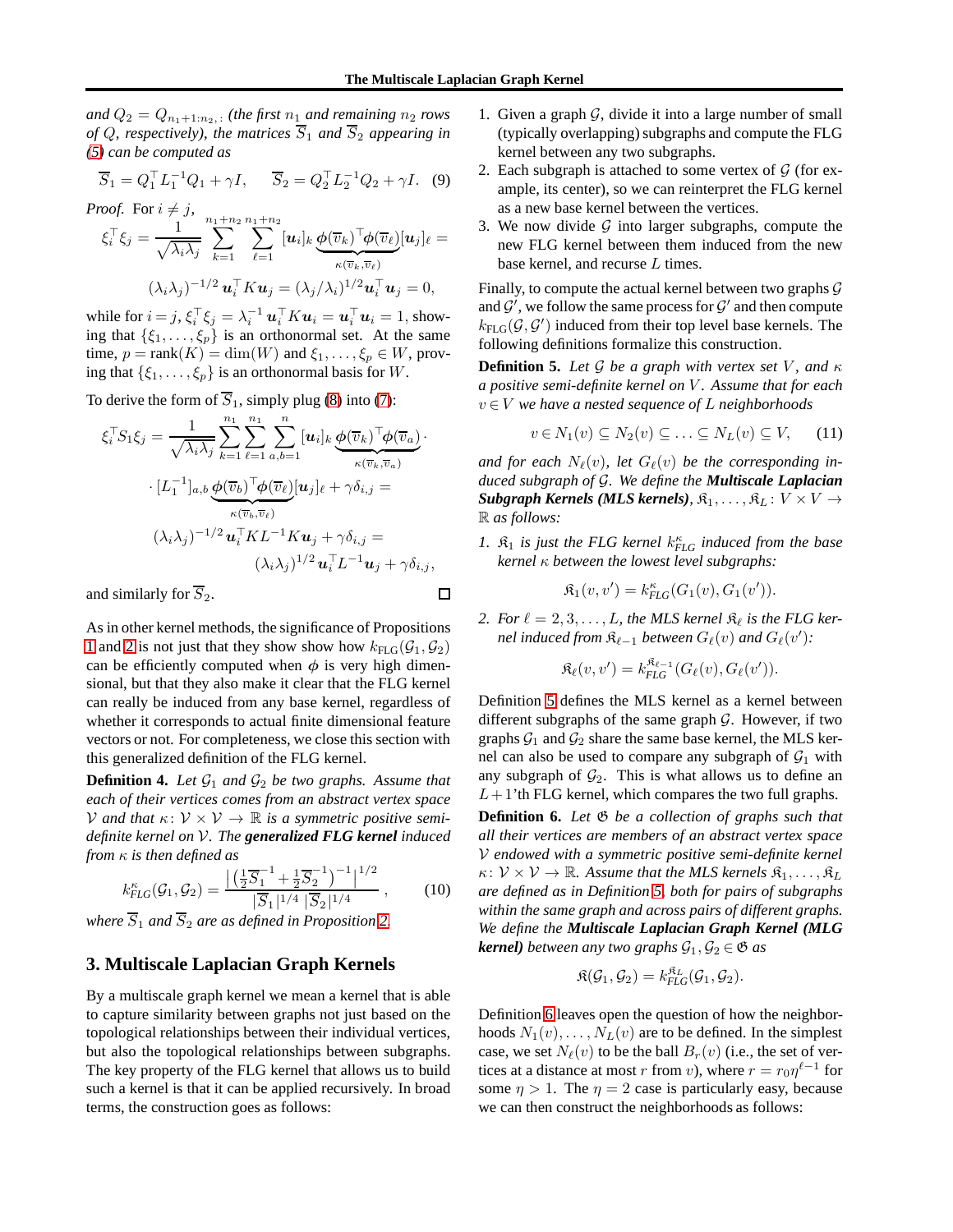1. For  $\ell = 1$ , find each  $N_1(v) = B_{r_0}(v)$  separately. 2. For  $\ell = 2, 3, \ldots, L$ , for each  $v \in \mathcal{G}$  set

$$
N_{\ell}(v) = \bigcup_{w \in N_{\ell-1}(v)} N_{\ell-1}(w).
$$

### **3.1. Computational complexity and caching**

Definitions [5](#page-4-1) and [6](#page-4-2) suggest a recurisve approach to computing the MLG kernel: computing  $\mathfrak{K}(\mathcal{G}_1, \mathcal{G}_2)$  first requires computing  $\mathfrak{K}_L(v, v')$  between all  $\binom{n_1+n_2}{2}$  pairs of top level subgraphs across  $G_1$  and  $G_2$ ; each of these kernel evaluations requires computing  $\mathfrak{K}_{L-1}(v, v')$  between up to  $O(n^2)$ level L−1 subgraphs, and so on. Following this recursion blindly would require up to  $O(n^{2L+2})$  kernel evaluations, which is clearly infeasible.

The recursive strategy is wasteful because it involves evaluating the same kernel entries over and over again in different parts of the recursion tree. An alternative solution that requires only  $O(Ln^2)$  kernel evaluations would be to first compute  $\mathfrak{K}_1(v, v')$  for all  $(v, v')$  pairs, then compute  $\mathfrak{K}_2(v, v')$  for *all*  $(v, v')$  pairs, and so on. But this solution is also wasteful, because for low values of  $\ell$ , if v and  $v'$ are relatively distant, then they will never appear together in any level  $\ell+1$  subgraph, so  $\mathfrak{K}_{\ell}(v, v')$  is not needed at all. The natural compromise between these two approaches is to use a recursive "on demand" kernel computation strategy, but once some  $\mathfrak{K}_{\ell}(v, v')$  has been computed, store it in a hash table indexed by  $(v, v')$ , so that  $\mathcal{R}_{\ell}(v, v')$  does not need to be recomputed from scratch.

A further source of redundancy is that in many real world graph datasets certain subgraphs (e.g., functional groups) recur many times over. This leads to potentially large collections of kernel evaluations  $\{\mathfrak{K}_{\ell}(v, v'_1), \ldots, \mathfrak{K}_{\ell}(v, v'_z)\}$ where  $v'_1 \dots v'_z$  are distinct, but the corresponding  $G_{\ell}(v'_1), \ldots, G_{\ell}(v'_z)$  subgraphs are isomorphic (including the feature vectors), so the kernel values will all be the same. Once again, the solution is to maintain a hash table of all unique subgraphs seen so far, so that when a new subgraph is processed, our code can quickly determine whether it is identical to some other subgraph for which kernel evaluations have already been computed. Doing this process perfectly would require isomorphism testing, which is, of course, infeasible. In practice, a weak test that only detects a subset of isomorphic subgraph pairs already makes a large difference to performance.

# <span id="page-5-0"></span>**4. Linearized Kernels and Low Rank Approximation**

Even with caching, MLS and MLG kernels can be expensive to compute. The main reason for this is that they in-volve expressions like [\(3\)](#page-2-2), where  $S_1$  and  $S_2$  are initially given in different bases. To find a common basis for the two matrices via the method of Proposition [2](#page-3-5) requires a potentially large number of lower level kernel evaluations, which require even lower level kernel evaluations, and so on. Unfortunately, this process has to be repeated anew for each  $\{\mathcal{G}_1, \mathcal{G}_2\}$  pair, because in all  $\mathcal{R}_{\ell}(v, v')$  evaluations where  $v$  is from one graph and  $v'$  is from the other, the common basis will involve both graphs. Consequently, the cost of the basis computations cannot be amortized into a per-graph precomputation stage.

In the previous section we saw that computing the MLG kernel between two graphs may involve  $O(Ln^2)$  kernel evaluations. At the top levels of the hierarchy each  $G_{\ell}(v)$ might have  $\Theta(n)$  vertices, so the cost of a single FLG kernel evaluation can be as high as  $O(n^3)$ . Somewhat pessimistically, this means that the overall cost of computing  $k_{\text{FLG}}(\mathcal{G}_1, \mathcal{G}_2)$  is  $O(Ln^5)$ . Given a dataset of M graphs, computing their Gram matrix requires repeating this for all  $\{\mathcal{G}_1, \mathcal{G}_2\}$  pairs, giving  $O(LM^2n^5)$ , which is even more problematic.

The solution that we propose is to compute for each level  $\ell = 1, 2, \ldots, L+1$  a single joint basis for *all* subgraphs at the given level across *all* graphs  $\mathcal{G}_1, \ldots, \mathcal{G}_M$ . For concreteness, we go back to the definition of the FLG kernel.

<span id="page-5-3"></span>**Definition 7.** Let  $\mathfrak{G} = {\mathcal{G}_1, \ldots, \mathcal{G}_M}$  be a collection *of graphs,*  $V_1, \ldots, V_M$  *their vertex sets, and assume that*  $V_1, \ldots, V_M \subseteq V$  *for some general vertex space*  $V$ *. Further, assume that*  $\kappa: V \times V \to \mathbb{R}$  *is a positive semi-definite kernel on* V*,* H<sup>κ</sup> *is its Reproducing Kernel Hilbert Space, and*  $\phi: V \to \mathcal{H}_{\kappa}$  *is the corresponding feature map satisfying*  $\kappa(v, v') = \langle \phi(v), \phi(v') \rangle$  *for any*  $v, v' \in V$ *. The joint vertex feature space of*  $\{G_1, \ldots, G_M\}$  *is then* 

$$
W_{\mathfrak{G}} = \text{span}\bigg[\bigcup_{i=1}^{M} \bigcup_{v \in V_{i}} \{\phi(v)\}\bigg].
$$

 $W_{\mathfrak{G}}$  is just the generalization of the W space defined in Proposition [1](#page-3-2) from two graphs to  $M$ . In particular, for any  $\{\mathcal{G}, \mathcal{G}'\}$  pair (with  $\mathcal{G}, \mathcal{G}' \in \mathfrak{G}$ ) the corresponding W space will be a subspace of  $W_{\mathfrak{G}}$ . The following generalization of Propositions [1](#page-3-2) and [2](#page-3-5) is then immediate.

<span id="page-5-1"></span>**Proposition 3.** Let  $N = \sum_{i=1}^{M} |V_i|$ ,  $\overline{V} = (\overline{v}_1, \ldots, \overline{v}_N)$ *be the concatination of the vertex sets*  $V_1, \ldots, V_M$ *, and* K *the corresponding Gram matrix*

<span id="page-5-2"></span>
$$
K_{i,j} = \kappa(\overline{v}_i, \overline{v}_j) = \langle \phi(\overline{v}_i), \phi(\overline{v}_j) \rangle. \tag{12}
$$

Let  $u_1, \ldots, u_p$  *be a maximal orthonormal set of non-zero eigenvalue eigenvectors of* K *with corresponding eigenval* $ues \lambda_1, \ldots, \lambda_P$ *. Then the vectors* 

$$
\xi_i = \frac{1}{\sqrt{\lambda_i}} \sum_{\ell=1}^N [\boldsymbol{u}_i]_\ell \phi(\overline{v}_\ell) \qquad i = 1, \ldots, P
$$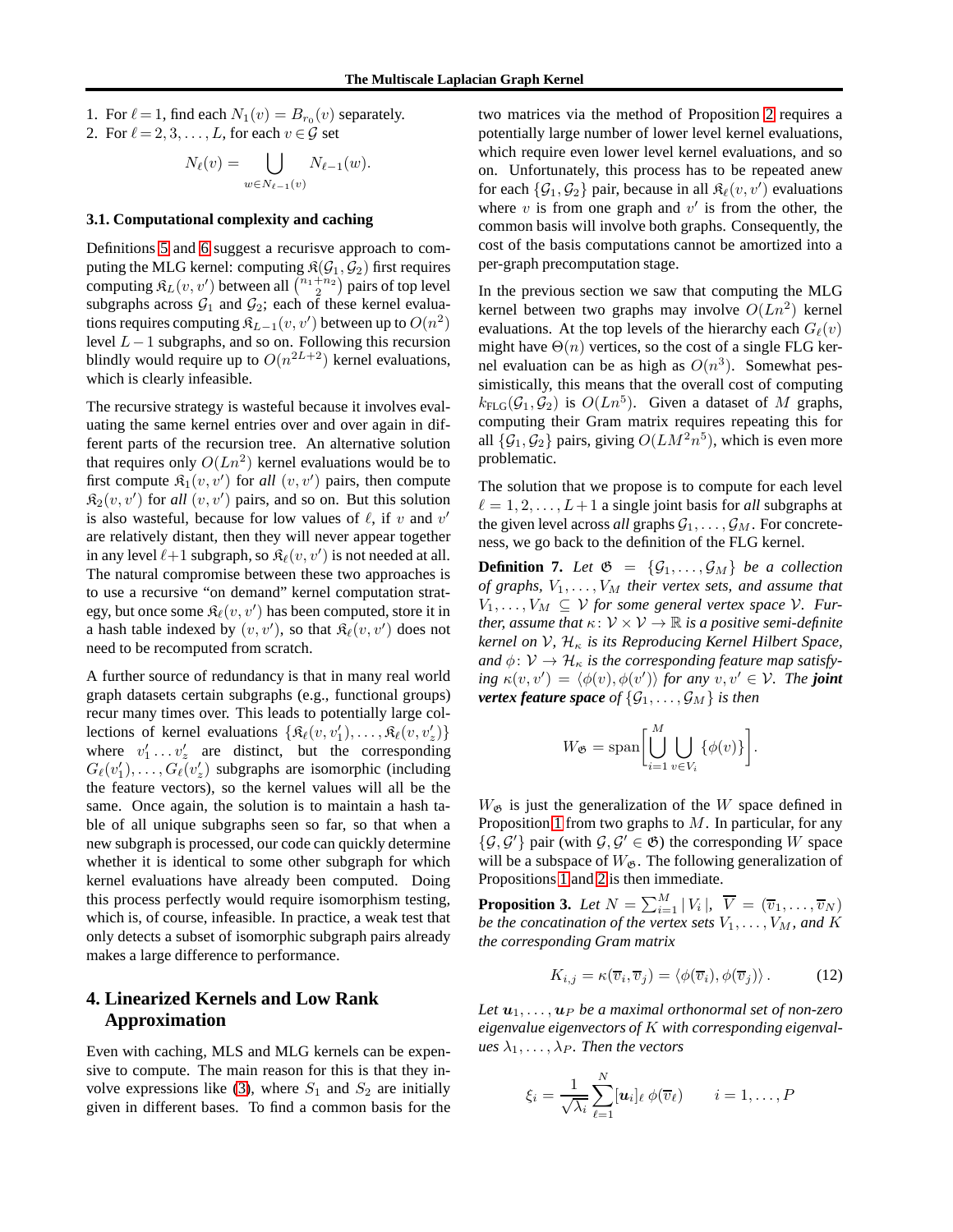*form an orthonormal basis for*  $W_{\mathfrak{G}}$ *. Moreover, defining*  $Q = [\lambda_1^{1/2} \boldsymbol{u}_1, \dots, \lambda_p^{1/2} \boldsymbol{u}_p] \in \mathbb{R}^{P \times P}$ , and setting  $Q_1$  to be *the submatrix of*  $Q$  *composed of its first*  $|V_1|$  *rows;*  $Q_2$  *be the submatrix composed of the next*  $|V_2|$  *rows, and so on, for any*  $\mathcal{G}_i, \mathcal{G}_j \in \mathfrak{G}$ , the generalized FLG kernel induced *from* κ *(Definition [4\)](#page-4-3) can be expressed as*

<span id="page-6-0"></span>
$$
k_{FLG}(\mathcal{G}_i, \mathcal{G}_j) = \frac{\left| \left( \frac{1}{2} \overline{S}_i^{-1} + \frac{1}{2} \overline{S}_j^{-1} \right)^{-1} \right|^{1/2}}{|\overline{S}_i|^{1/4} |\overline{S}_j|^{1/4}},
$$
(13)

where  $\overline{S}_i = Q_i^\top L_i^{-1} Q_i + \gamma I$  and  $\overline{S}_j = Q_j^\top L_j^{-1} Q_j + \gamma I$ .

The significance of Proposition [3](#page-5-1) is that  $S_1, \ldots, S_M$  are now fixed matrices that do not need to be recomputed for each kernel evaluation. Once we have constructed the joint basis  $\{\xi_1, \ldots, \xi_P\}$ , the  $S_i$  matrix of each graph  $\mathcal{G}_i$  can be computed independently, as a precomputation step, and individual kernel evaluations reduce to just plugging them into [\(13\)](#page-6-0). At a conceptual level, what Proposition [3](#page-5-1) does it to linearize the kernel  $\kappa$  by projecting everything down to  $W_{\mathfrak{G}}$ . In particular, it replaces the  $\{\phi(\overline{v}_i)\}\$  RKHS vectors with explicit finite dimensional feature vectors given by the corresponding rows of  $Q$ , just like we had in the "unkernelized" FLG kernel of Definition [2.](#page-2-3)

For our multiscale kernels this is particularly important, because linearizing not just  $k_{\text{FLG}}^{\kappa}$ , but also  $k_{\text{FLG}}^{\hat{\kappa}_1}, k_{\text{FLG}}^{\hat{\kappa}_2}, \ldots$ , allows us to compute the MLG kernel level by level, without recursion. After linearizing the base kernel  $\kappa$ , we can attach explicit, finite dimensional vectors to each vertex of each graph. Then we compute compute  $k_{\text{FLG}}^{\mathfrak{K}_1}$  between all pairs of lowest level subgraphs, and linearizing this kernel as well, each vertex effectively just gets an updated feature vector. Then we repeat the process for  $k_{\text{FLG}}^{R_2} \dots k_{\text{FLG}}^{R_L}$ , and finally we compute the MLG kernel  $\mathfrak{K}(\mathcal{G}_1, \mathcal{G}_2)$ .

## **4.1. Randomized low rank approximation**

The difficulty in the above approach of course is that at each level [\(12\)](#page-5-2) is a Gram matrix between *all* vertices of *all* graphs, so storing it is already very costly, let along computing its eigendecomposition. Morever,  $P = \dim(W_{\mathfrak{G}})$ is also very large, so managing the  $\overline{S}_1, \ldots, \overline{S}_M$  matrices (each of which is of size  $P \times P$ ) becomes infeasible. The natural alternative is to replace  $W_{\mathfrak{G}}$  by a smaller, *approximate* joint features space, defined as follows.

<span id="page-6-1"></span>**Definition 8.** *Let*  $\mathfrak{G}, \kappa, \mathcal{H}_\kappa$  *and*  $\phi$  *be defined as in Defini-tion [7.](#page-5-3) Let*  $\tilde{V} = (\tilde{v}_1, \dots, \tilde{v}_{\tilde{N}})$  *be*  $\tilde{N} \ll N$  *vertices sampled from the joint vertex set*  $\overline{V} = (\overline{v}_1, \ldots, \overline{v}_N)$ *. Then the corresponding subsampled vertex feature space is*

$$
\tilde{W}_{\mathfrak{G}} = \text{span}\{ \phi(\tilde{v}) \mid \tilde{v} \in \tilde{V} \}.
$$

Similarly to before, we construct an orthonormal basis  $\{\xi_1,\ldots,\xi_P\}$  for  $\hat{W}$  by forming the (now much smaller) Gram matrix  $\tilde{K}_{i,j} = \kappa(\tilde{v}_i, \tilde{v}_j)$ , computing its eigenvalues and eigenvectors, and setting  $\xi_i = \frac{1}{\sqrt{2}}$  $\frac{1}{\overline{\lambda_i}}\sum_{\ell=1}^{\tilde{N}}[\bm{u}_i]_\ell\ \phi(\tilde{v}_\ell).$ The resulting approximate FLG kernel is

$$
k_{\text{FLG}}(\mathcal{G}_i, \mathcal{G}_j) = \frac{\left| \left( \frac{1}{2} \tilde{S}_i^{-1} + \frac{1}{2} \tilde{S}_j^{-1} \right)^{-1} \right|^{1/2}}{|\tilde{S}_i|^{1/4} |\tilde{S}_j|^{1/4}},\qquad(14)
$$

where  $\tilde{S}_i = \tilde{Q}_i^{\top} L_i^{-1} \tilde{Q}_i + \gamma I$  and  $\tilde{S}_j = \tilde{Q}_j^{\top} L_j^{-1} \tilde{Q}_j + \gamma I$ are the projections of  $\overline{S}_i$  and  $\overline{S}_j$  to  $\tilde{W}_{\mathfrak{G}}$ . We introduce a further layer of approximation by restricting  $\tilde{W}_{\alpha}$  to be the space spanned by the first  $\tilde{P} < P$  basis vectors (ordered by descending eigenvalue), effectively doing kernel PCA on  $\{\phi(\tilde{v})\}_{\tilde{v}\in \tilde{V}}$ , equivalently, a low rank approximation of  $\tilde{K}$ .

Assuming that  $v_j^g$  is the j'th vertex of  $\mathcal{G}_g$ , in constrast to Proposition [2,](#page-3-5) now the j'th row of  $\tilde{Q}_s$  consists of the coordinates of the *projection* of  $\phi(v_j^g)$  onto  $\tilde{W}_{\mathfrak{G}},$  i.e.,

$$
[\tilde{Q}^g]_{j,i} = \frac{1}{\sqrt{\lambda_i}} \sum_{\ell=1}^{\tilde{N}} [\boldsymbol{u}_i]_{\ell} \langle \phi(v_j^g), \phi(\tilde{v}_N) \rangle =
$$

$$
\frac{1}{\sqrt{\lambda_i}} \sum_{\ell=1}^{\tilde{N}} [\boldsymbol{u}_i]_{\ell} \kappa(v_j^g, \tilde{v}_N).
$$

The above procedure is similar to the popular Nyström approximation for kernel matrices [\(Williams & Seeger](#page-9-0), [2001;](#page-9-0) [Drineas & Mahoney, 2005\)](#page-8-16), except that in our case the ultimate goal is not to approximate the Gram matrix [\(12\)](#page-5-2) itself, but the  $S_1, \ldots, S_M$  matrices used to form the FLG kernel. In practice, we found that the eigenvalues of  $K$ usually drop off very rapidly, suggesting that  $W$  can be safely approximated by a surprisingly small dimensional subspace ( $\dot{P} \sim 10$ ), and correspondingly the sample size N can be kept quite small as well (on the order of 100). The combination of these two factors makes computing the entire stack of kernels very fast, reducing the complexity of computing the Gram matrix for a dataset of M graphs of  $\theta(n)$  vertices each to  $O(ML\tilde{N}^2\tilde{P}^3 + ML\tilde{N}^3 + M^2\tilde{P}^3)$ . As an example, for the ENZYMES dataset, comprised of 600 graphs, the FLG kernel between all pairs of graphs can be computed in about 2 minutes on a 16 core machine.

Note that Definition [8](#page-6-1) is noncommittal to the sampling distribution used to select  $(\tilde{v}_1, \ldots, \tilde{v}_{\tilde{N}})$ : in our experiments we used uniform sampling without replacement. Also note that regardless of the approximations,  $S_1, \ldots, S_M$  matrices are always positive definite, and this fact alone, by the definition of the Bhattacharyya kernel, guarantees that the resulting FLG, MLS and MLG kernels are positive semidefinite kernels. For a high level pseudocode of the resulting algorithm, see the Supplementary Materials.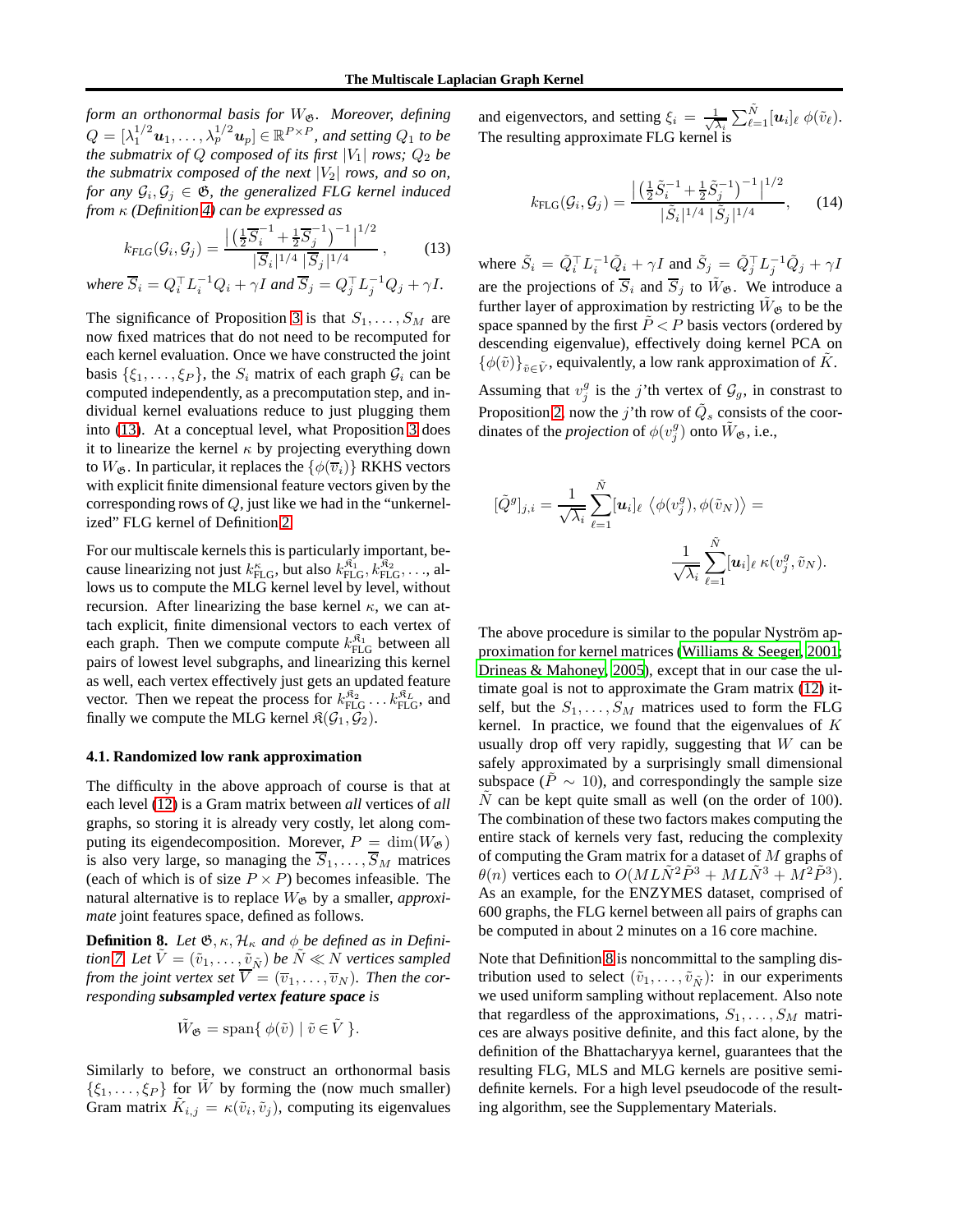<span id="page-7-2"></span>**The Multiscale Laplacian Graph Kernel**

| Table 1. Classification Results (Accuracy $\pm$ Standard Deviation) |                            |                              |                                  |                                   |                          |                           |
|---------------------------------------------------------------------|----------------------------|------------------------------|----------------------------------|-----------------------------------|--------------------------|---------------------------|
| Method                                                              | MUTAG(Debnat et al., 1991) | PTC(H.Toivonen et al., 2003) | ENZYMES (Borgwardt et al., 2005) | PROTEINS (Borgwardt et al., 2005) | NCI1 (Wale et al., 2008) | NCI109(Wale et al., 2008) |
| <b>WL</b>                                                           | $84.50(\pm2.16)$           | $59.97(\pm1.60)$             | $53.75(\pm 1.37)$                | $75.49(\pm 0.57)$                 | $84.76(\pm 0.32)$        | $85.12(\pm 0.29)$         |
| WL-Edge                                                             | $82.94(\pm 2.33)$          | $60.18(\pm2.19)$             | $52.00(\pm 0.72)$                | $74.78(\pm 0.59)$                 | $84.65(\pm0.25)$         | $85.32(\pm 0.34)$         |
| SP.                                                                 | $85.50(\pm2.50)$           | $59.53(\pm 1.71)$            | $42.31(\pm 1.37)$                | $75.61(\pm0.45)$                  | $73.61(\pm0.36)$         | $73.23(\pm 0.26)$         |
| Graphlet                                                            | $82.44(\pm 1.29)$          | $55.88(\pm 0.31)$            | $10.95(\pm 0.69)$                | $71.63(\pm 0.33)$                 | $62.40(\pm 0.27)$        | $62.35(\pm 0.28)$         |
| $p$ -RW                                                             | $80.33(\pm 1.35)$          | $59.85(\pm 0.95)$            | $28.17(\pm 0.76)$                | $71.67(\pm 0.78)$                 | TIMED OUT( >24 hrs)      | TIMED OUT $(>24$ hrs)     |
| MLG                                                                 | $87.94(\pm1.61)$           | $63.26(\pm1.48)$             | $61.81(\pm 0.99)$                | $76.34(\pm 0.72)$                 | $81.75(\pm 0.24)$        | $81.31(\pm 0.22)$         |

<span id="page-7-1"></span>

|  |  |  | Table 2. Summary of the datasets used in our experiments |
|--|--|--|----------------------------------------------------------|
|  |  |  |                                                          |

| Dataset         | Size | Labels | Nodes | Edges | Diameter | Classes                  |
|-----------------|------|--------|-------|-------|----------|--------------------------|
| <b>MUTAG</b>    | 188  |        | 179   | 39.6  | 8.2      | $2(125 \text{ vs } 63)$  |
| PTC.            | 344  | 19     | 25.6  | 51.9  | 8.9      | 2 (192 vs 152)           |
| <b>ENZYMES</b>  | 600  | 3      | 32.6  | 124.3 | 10.9     | $6(100 \text{ each})$    |
| <b>PROTEINS</b> | 1113 | 3      | 39.1  | 145.6 | 11.6     | $2(663 \text{ vs } 450)$ |
| NCI1            | 4110 | 37     | 29.9  | 64.6  | 13.3     | 2 (2057 vs 2053)         |
| <b>NCI109</b>   | 4127 | 38     | 29.7  | 64.3  | 13.1     | 2 (2079 vs 2048)         |

<span id="page-7-3"></span>Table 3. Runtime of MLG on different Datasets

| Dataset         | Wall clock time | CPU time                          |
|-----------------|-----------------|-----------------------------------|
| <b>MUTAG</b>    | 0min 0.86s      | 0 <sub>min</sub> 5.7 <sub>s</sub> |
| <b>PTC</b>      | 1min 11.18s     | $9\text{min}$ $9.5\text{s}$       |
| <b>ENZYMES</b>  | 0min 36.65s     | 4min 41.2s                        |
| <b>PROTEINS</b> | 3min 19.8s      | 48min 23.0s                       |
| NCI1            | 5min 36.3s      | 84min 4.8s                        |
| <b>NCI109</b>   | 5min 42.6s      | 84min 35.9s                       |

# <span id="page-7-0"></span>**5. Experiments**

We compared the efficacy of the MLG kernel with some of the top performing graph kernels from the literature: the Weisfeiler–Lehman Kernel, the Weisfeiler–Lehman Edge Kernel [\(Shervashidze et al., 2009](#page-8-9)), the Shortest Path Kernel [\(Borgwardt & Kriegel, 2005\)](#page-8-6), the Graphlet Kernel [\(Shervashidze et al., 2009\)](#page-8-9), and the  $p$ -random Walk Kernel [\(Vishwanathan et al., 2010\)](#page-8-4), on standard benchmark datasets(Table [2\)](#page-7-1).

We perform classification using a binary C-SVM solver [\(Chang & Lin](#page-8-20), [2011\)](#page-8-20) to test our kernel method. We tuned the SVM slack parameter through 10-fold cross-validation using 9 folds for training and 1 for testing, repeated 10 times. All experiments were done on a 16 core Intel E5- 2670 @ 2.6GHz processor with 32 GB of memory. Our prediction accuracy and standard deviations are shown in Table [1](#page-7-2) and runtimes in Table [3.](#page-7-3)

The parameters for each kernel were chosen as follows: for the Weisfeiler–Lehman kernels, the height parameter  $h$  is chosen from  $\{1, 2, ..., 5\}$ , the random walk size p for the p-random walk kernel was chosen from  $\{1, 2, ..., 5\}$ , for the Graphlets kernel the graphlet size  $n$  was chosen from  $\{3, 4, 5\}$  as outlined in [\(Shervashidze et al., 2009\)](#page-8-9). For the parameters of the MLG kernel: we chose  $\eta$  and  $\gamma$  from  $\{0.01, 0.1, 1\}$ , radius size *n* from  $\{1, 2, 3, 4\}$ , number of levels  $l$  from  $\{1, 2, 3, 4\}$ . We used the given discrete node labels to create a one-hot binary feature vector for each node and used the dot product between nodes' binary feature vector labels as the base kernel for the MLG kernel.

We achieve the highest prediction accuracy for all datasets except NCI1 and NCI109, where it performs better than all non-Weisfeiler Lehman kernels. Across all datasets, we found the optimal number of levels to be 2 or 3 and likewise for the radius size. As can be seen from the average number of nodes and average diameter values in Table [2,](#page-7-1) the graphs in each dataset are small enough that a 2 or 3 level deep MLG kernel is sufficient to effectively characterize the similarity between graphs. The optimal  $\eta$  and  $\gamma$  values were either 0.01 or 0.1 in all cases. In general, these two parameters can be set through cross validation over a small set of values. For two graphs  $G$  and  $\hat{G}$ , that are reasonably similar with only slight differences(ex:  $\hat{G}$  is similar to G in degree distribution, connectivity, etc), increasing the  $\eta$ and/or  $\gamma$  value will have the effect of artificially increasing the value of  $k_{FLG}(G, \hat{G})$ , smoothing out their differences. This sort of smoothing is not desirable for all pairs of graphs, so typically the optimal  $\eta$  and  $\gamma$  values will be small, often between 0.01 and 1.

# **6. Conclusions**

In this paper we have proposed two new graph kernels: (1) The FLG kernel, which is a very simple single level kernel that combines information attached to the vertices with the graph Laplacian; (2) The MLG kernel, which is a multilevel, recursively defined kernel that captures topological relationships between not just individual vertices, but also subgraphs. Clearly, designing kernels that can optimally take into account the multiscale structure of actual chemical compounds is a challenging task that will require further work and domain knowledge. However, it is encouraging that even just "straight out of the box", tuning only one or two parameters, such as the number of levels, the MLG kernel performed on par with, or even slightly better than the other well known kernels in the literature. Beyond just graphs, the general idea of multiscale kernels is of interest for other types of data as well (such as images) that have multiresolution structure, and the way that the MLG kernel chains together local spectral analysis at multiple scales is potentially applicable to these domains as well, which will be the subject of further research.

# **Acknowledgements**

This work was completed in part with computing resources provided by the University of Chicago Research Computing Center.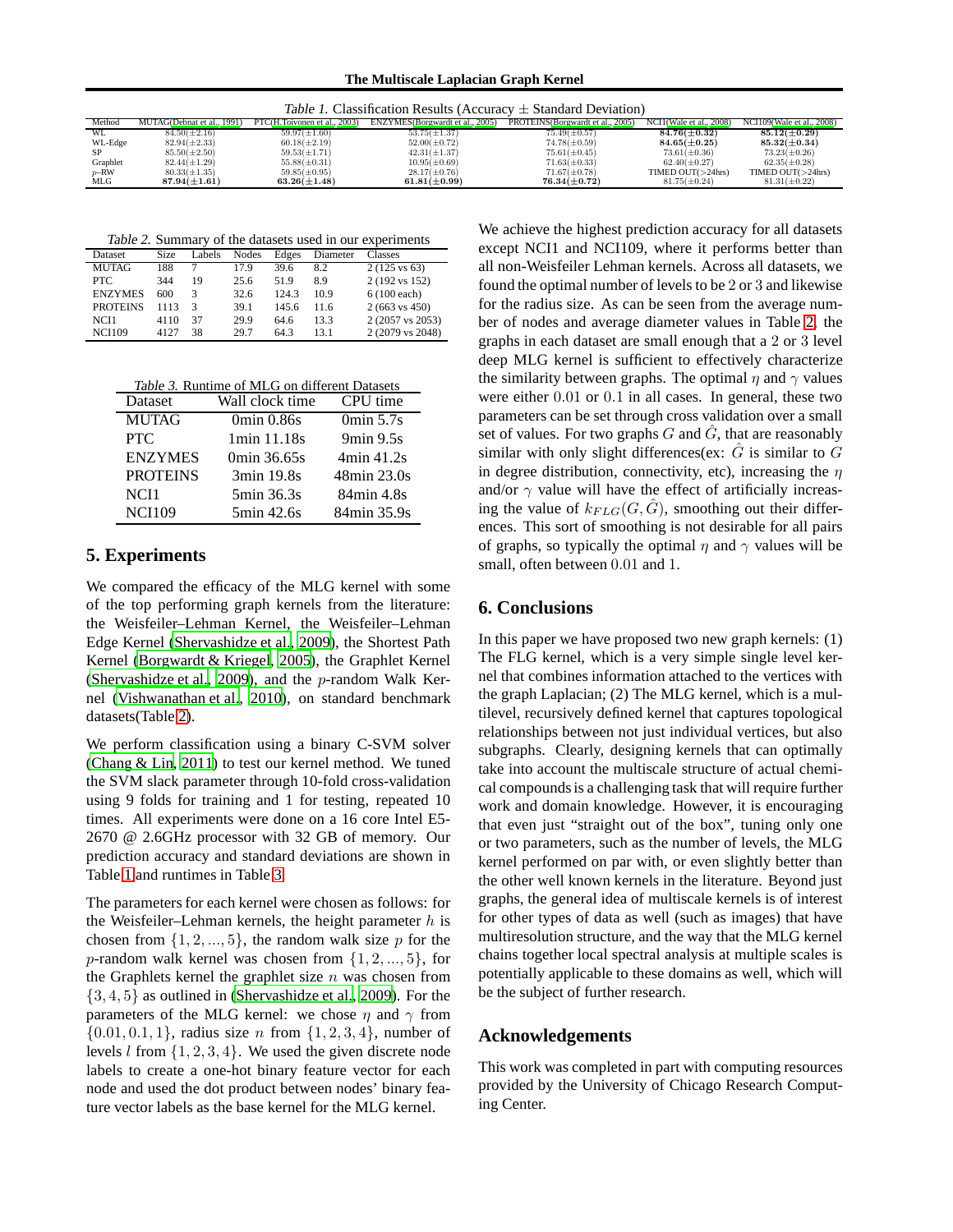## **References**

- <span id="page-8-13"></span>Alexa, Marc, Kazhdan, Michael, and Guibas, Leonidas. A Concise and Provably Informative Multi-Scale Signature Based on Heat Diffusion. In *Processing of Eurographics Symposium on Geometry Processing*, volume 28, 2009.
- <span id="page-8-1"></span>Borgwardt, K. M., Ong, C. S., Schönauer, S., Vishwanathan, S. V. N., Smola, A. J., and Kriegel, H.-P. Protein function prediction via graph kernels. In *Proceedings of Intelligent Systems in Molecular Biology (ISMB)*, Detroit, USA, 2005.
- <span id="page-8-6"></span>Borgwardt, Karsten M. and Kriegel, Hans Peter. Shortestpath kernels on graphs. In *Proceedings of the 5th IEEE International Conference on Data Mining(ICDM) 2005), 27-30 November 2005, Houston, Texas, USA*, pp. 74–81, 2005.
- <span id="page-8-20"></span>Chang, Chih-Chung and Lin, Chih-Jen. Libsvm: A library for support vector machines. *ACM Transactions on Intelligent Systems and Technology*, 3, 2011.
- <span id="page-8-17"></span>Debnat, A.K., de Compadre, R. L. Lopez, Debnath, G., j. Shusterman, A., and Hansch, C. Structure-activity relationship of mutagenic aromatic and heteroaromatic nitro compounds. correlation with molecular orbital energies and hydrophobicity. *J Med Chem*, 34: 786–97, 1991.
- <span id="page-8-16"></span>Drineas, Petros and Mahoney, Michael W. On the Nyström method for approximating a Gram matrix for improved kernel-based learning. *Journal of Machine Learning Research*, 6:2153–2175, 2005.
- <span id="page-8-7"></span>Feragen, Aasa, Kasenburg, Niklas, Petersen, Jens, de Bruijne, Marleen, and Borgwardt, Karsten M. Scalable kernels for graphs with continuous attributes. In *Advances in Neural Information Processing Systems 26: 27th Annual Conference on Neural Information Processing Systems 2013. Proceedings of a meeting held December 5-8, 2013, Lake Tahoe, Nevada, United States.*, pp. 216–224, 2013.
- <span id="page-8-3"></span>Gärtner, T. Exponential and geometric kernels for graphs. In *NIPS\*02 workshop on unreal data*, volume Principles of modeling nonvectorial data, 2002.
- <span id="page-8-18"></span>H.Toivonen, Srinivasan, A., King, R. D., Kramer, S., and Helma, C. Statistical evaluation of the predictive toxicology challenge. *Bioinformatics*, pp. 1183–1193, 2003.
- <span id="page-8-0"></span>Inokuchi, Akihiro, Washio, Takashi, and Motoda, Hiroshi. Complete mining of frequent patterns from graphs: Mining graph data. *Machine Learning*, 50(3):321– 354, 2003.
- <span id="page-8-11"></span>Jebara, Tony and Kondor, Risi. Bhattacharyya and expected likelihood kernels. In Schölkopf, B. and Warmuth, M. (eds.), *Proceedings of the Annual Conference on Computational Learning Theory and Kernels Workshop (COLT/KW)*, number 2777 in Lecture Notes in Computer Science, pp. 57–71, Heidelberg, Germany, 2003. Springer-Verlag.
- <span id="page-8-8"></span>Kondor, Risi and Borgwardt, Karsten. The skew spectrum of graphs. In *Proceedings of the International Conference on Machine Learning (ICML)*, pp. 496–503. ACM, 2008.
- <span id="page-8-12"></span>Kondor, Risi and Jebara, Tony. A kernel between sets of vectors. In *Proceedings of the International Conference on Machine Learning (ICML)*, 2003. (Best student paper award. Google Scholar citations: 137).
- <span id="page-8-2"></span>Kubinyi, H. Drug research: myths, hype and reality. *Nature Reviews: Drug Discovery*, 2(8):665–668, August 2003.
- <span id="page-8-15"></span>Mika, S., Schölkopf, B., Smola, A. J., Müller, K.-R., Scholz, Matthias, and Rätsch, G. Kernel PCA and de-noising in feature spaces. In Kearns, M. S., Solla, S. A., and Cohn, D. A. (eds.), *Advances in Neural Information Processing Systems 11*, pp. 536–542. MIT Press, 1999.
- <span id="page-8-5"></span>Mikkonen, T. The ring of graph invariants — graphic values. 2007.
- <span id="page-8-14"></span>Schölkopf, Bernhard and Smola, Alexander J. *Learning with Kernels*. MIT Press, 2002.
- <span id="page-8-9"></span>Shervashidze, Nino, Vishwanathan, S. V. N., Petri, Tobias, Mehlhorn, Kurt, and Borgwardt, Karsten M. Efficient graphlet kernels for large graph comparison. In *Proceedings of the Twelfth International Conference on Artificial Intelligence and Statistics, AISTATS 2009, Clearwater Beach, Florida, USA, April 16-18, 2009*, pp. 488–495, 2009.
- <span id="page-8-10"></span>Shervashidze, Nino, Schweitzer, Pascal, van Leeuwen, Erik Jan, Mehlhorn, Kurt, and Borgwardt, Karsten M. Weisfeiler-lehman graph kernels. *jmlr*, 12:2539– 2561, November 2011.
- <span id="page-8-4"></span>Vishwanathan, S. V. N., Borgwardt, Karsten, Kondor, Risi, and Schraudolph, Nicol. On graph kernels. *Journal of Machine Learning Research (JMLR)*, 11, 2010.
- <span id="page-8-19"></span>Wale, N., Watson, I. A., and Karypis, G. Comparison of descriptor spaces for chemical compound retrieval and classification. *Knowledge and Information Systems*, pp. 347–375, 2008.